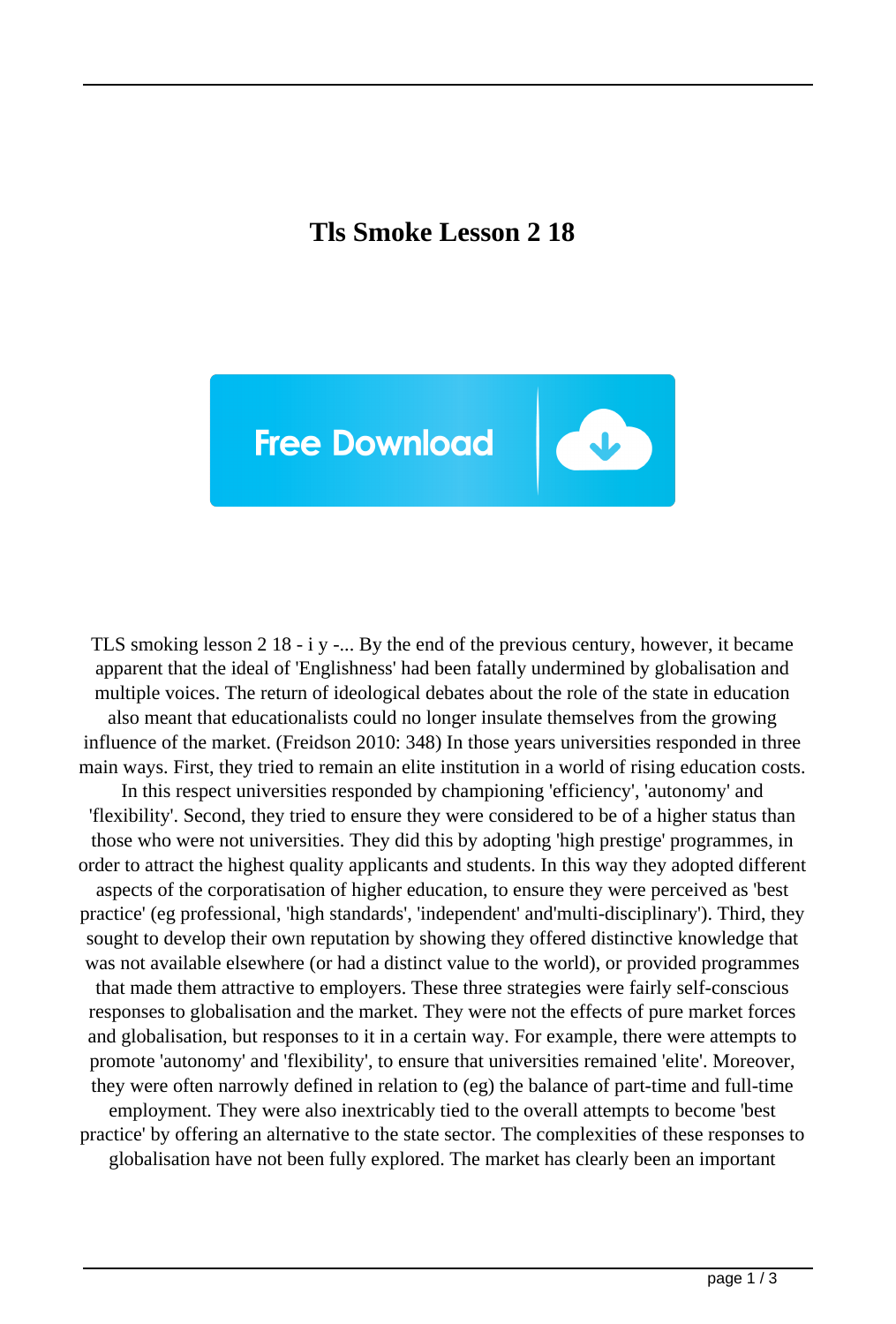component in this, since it has been able to provide universities with some degree of autonomy. However, there is also a danger in going too far in this, since markets can also be a hindrance to learning and university development. Moreover, universities are often marginalised within the market, as they are required to adopt the values of the market and not vice versa. Some universities have 'learned' the lesson of the market by becoming more corporatised, but this has generally been at the cost of academic freedom, quality and other features